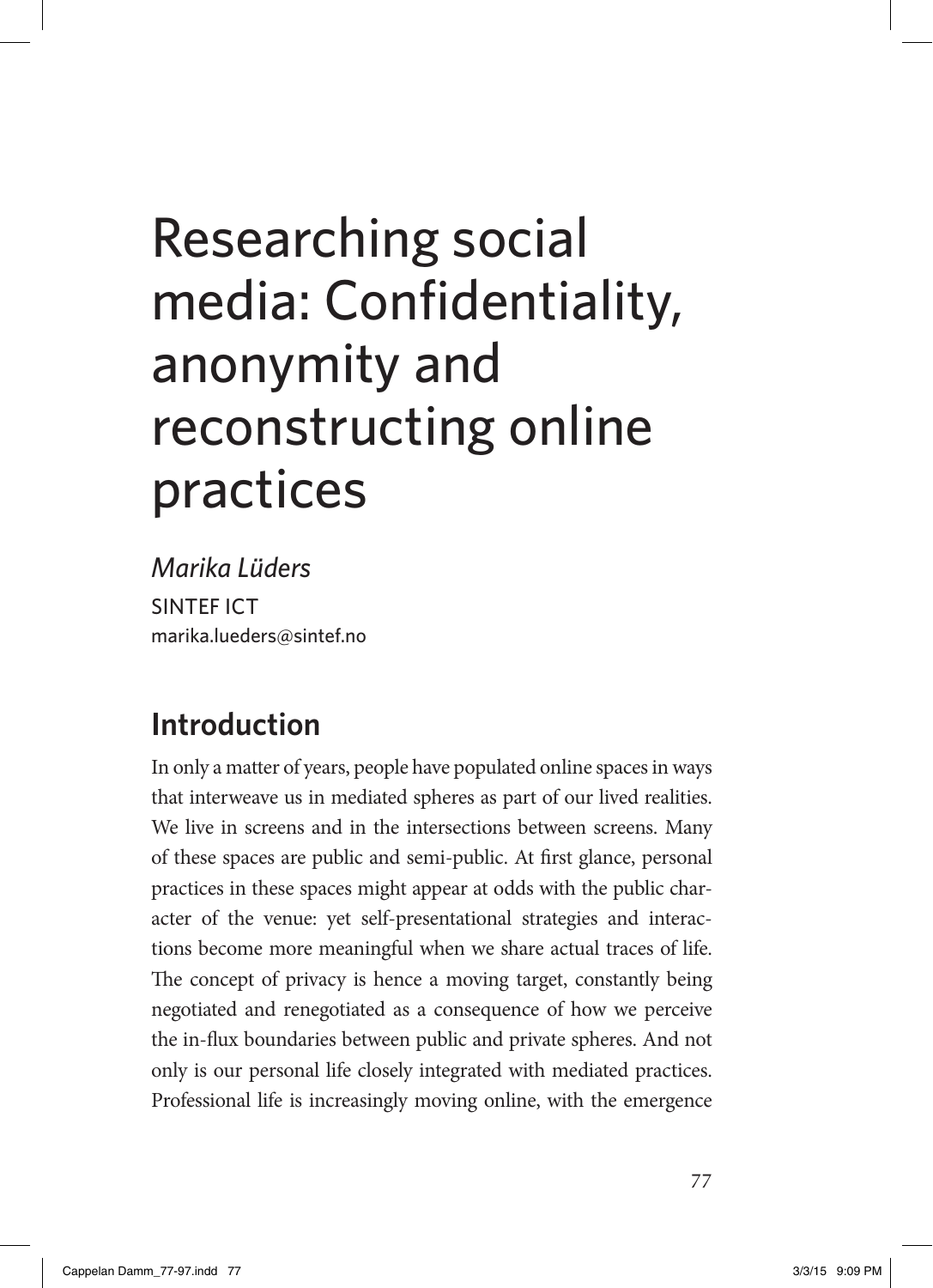of social intranets attempting to replicate social network sites within enterprise contexts.

In this paper, I will discuss how we can research mediated practices, both personal and professional, without compromising the privacy of the people being studied. One core premise is that the potential public character of the content and people being studied does not warrant the public display and exposure of the research subjects. Traditional research ethics, ensuring the privacy of the research subject, remains key, and perhaps ever more so.

I have conducted several studies on how people make use of the Internet in their everyday life for personal matters, as well as in organizational work and professional and work-related domains. Two different qualitative studies will be presented as examples, demonstrating why researchers need to tread carefully when approaching research subjects, gathering data, and presenting results in publications. The first example is taken from a study of young people's use of social media, and is based on interviews of 20 young people between 15 and 19 years of age, as well as on observations of their online practices in blogs and social network sites (SNS) in the years 2004–2007. The second example is taken from a study of the use of a social intranet in an international ICT consultancy enterprise. This study was conducted in the years 2010–2013, and is based on interviews with 27 employees as well as on analyses of their social intranet user patterns. In the latter example, the social intranet is only available for the company employees, and the content studied cannot be republished in research publications. In both examples, the informants being interviewed gave their informed consent to participate, and were guaranteed anonymity, complying with requirements and procedures for data handling as defined by the Privacy Issues Unit at the Norwegian Social Science Data Service (NSD).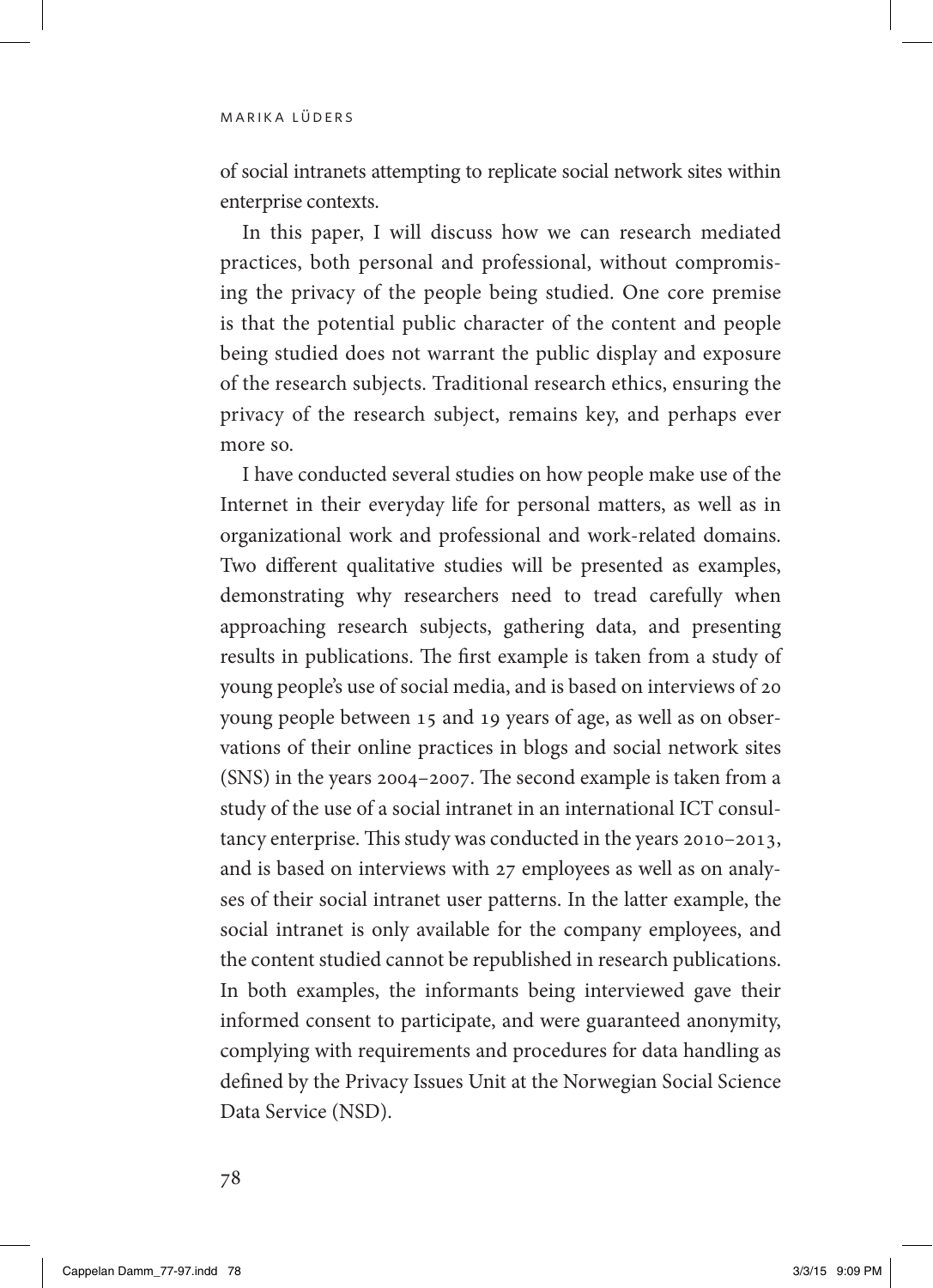In the following pages, I will first briefly review relevant literature on mediated practices and the specific challenges this poses for research. I will then discuss the particular research challenges experienced in studying social media practices in personal and professional contexts, before concluding with a discussion of the consequences of blurred private/public/professional realities for qualitative research.

## **Background: Researching online practices**

Traditional research ethics stipulate certain requirements regarding how research should be conducted (for example, participants should be informed about the purpose of the study, that participation is voluntary, and that they can withdraw from the study at any time). Only then can the participants give their informed consent to participate. The requirement to obtain informed consent from research participants is incorporated in European legislation (European Commission, 2013: 14). For Norwegian research projects, the Privacy Issues Unit at the Norwegian Social Data Service (NSD) ensures that research projects, including the recruitment of participants and the management of personal data, are conducted according to Norwegian privacy laws. The unit ensures that the collection, safeguarding, storage and reuse of personal data comply with ethical and legal standards.

Yet, whereas traditional research ethics may seem relatively uncomplicated, challenges arise for researchers who attempt to understand and analyze online personal practices, particularly when it comes to republishing online content in research publications. When discussing research of online behaviour, we need to discuss the character and perceptions of online behaviour as situated between the always renegotiated spaces between what is private and what is public.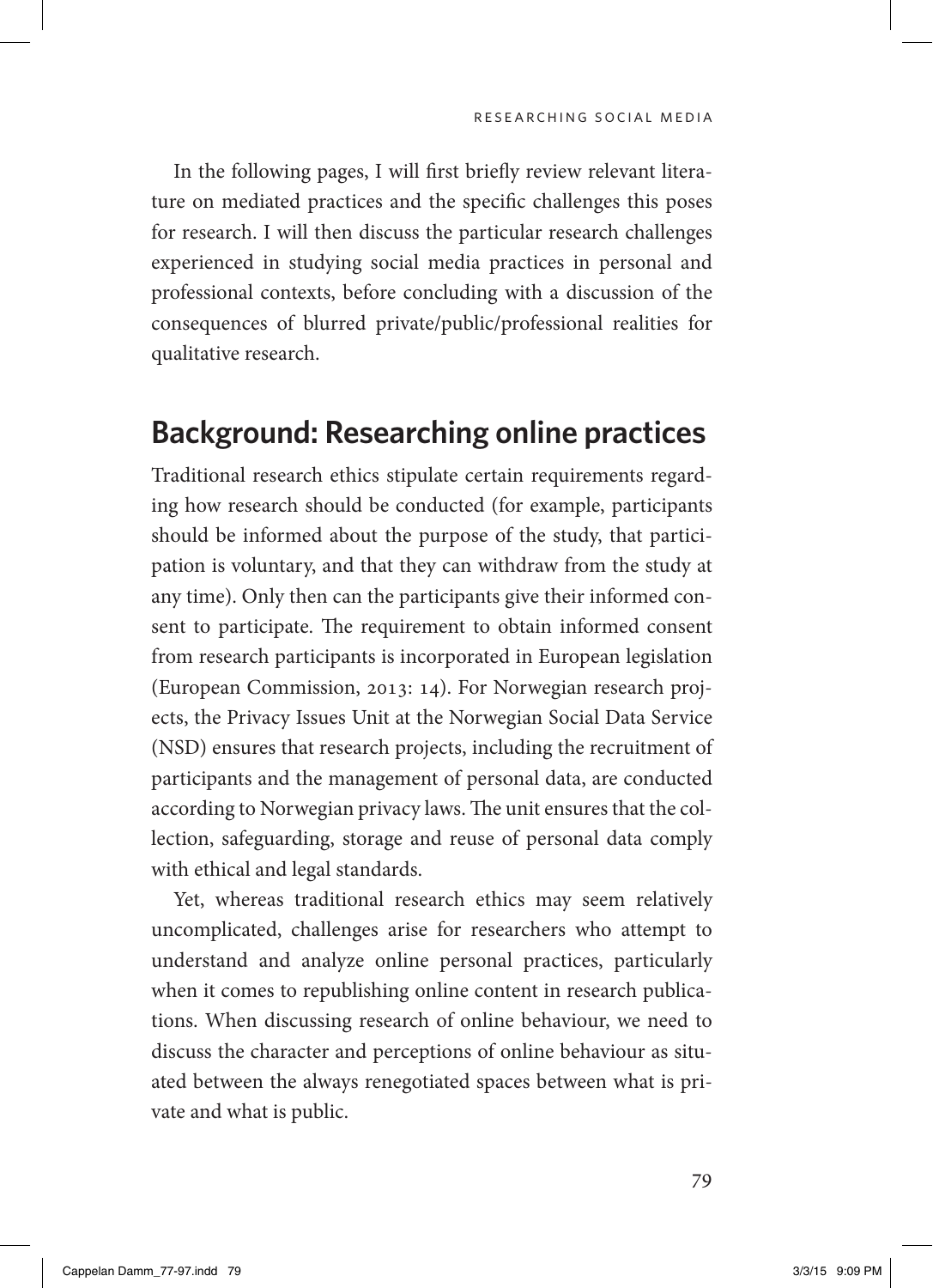Overall, the dual notions of online/offline tend to keep us focused on the differences between online and offline rather than on the embodied realness of online behaviours. Addressing online/offline is preferable to the «old» dual notions of virtual/real, yet we need to improve our understanding of online life as an integral part of life. Users' behaviour online is usually «firmly rooted in their experience as embodied selves» (Ess, 2003: 26). Similarly, Nissenbaum (2011: 43) argues that life online is thickly integrated with social life, and that online practices «retain fidelity with the fundamental organizing principles of human practice and social life». Thus, norms governing the sharing and distribution of personal information remain key even for social life online (ibid.). From this we can assume that research on mediated practices should comply with conventional research ethics.

In a Norwegian context, the NESH guidelines for research ethics stress the importance of the researcher considering people's perceptions of what is private and what is public (Bromseth, 2003, Forskningsetiske komiteer, 2006: 17). For example, reader debates in online newspapers are manifestly public. Observations of public offline settings usually do not require consent from the observed subjects, who remain unknown and anonymous to the researcher (Mann, 2003). Similarly, following the first version of ethical guidelines for Internet research published by the AoIR ethics working committee, «the greater the acknowledged publicity of the venue, the less obligation there may be to protect individual privacy, confidentiality, right to informed consent, etc.» (Ess, 2002: 5).

However, assessing the acknowledged publicity of an online venue is not always straightforward, at least not as seen from the point of view of the participants. A personal blog might be publicly available for all to read, though very often it can be regarded as a personal and private space by the author. As a researcher I typically inform study participants that personal data will be anonymized and that it will not be possible to identify who they are.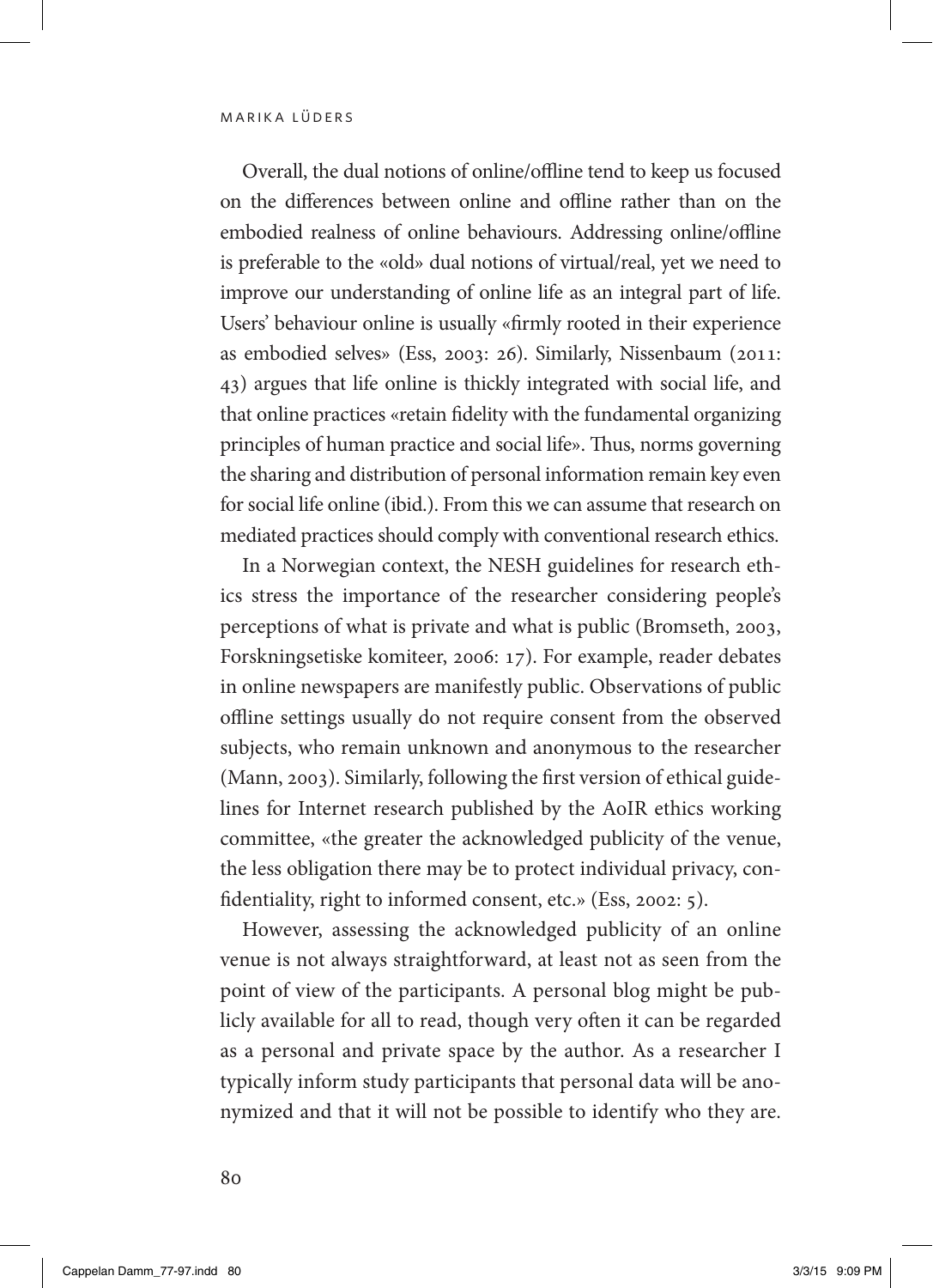This means that I cannot republish online content originally published by research participants even if that content is publicly available online. The fact that people publish personal information online, and leave publicly available traces of sociability and selfperformance, does not mean that this content is «up for grabs» by social scientists without carefully considering the privacy of the people being studied. As emphasized in a number of studies, people may maintain strong expectations of privacy and ownership of personal data even if that data is in fact publicly available (Walther et al., 2008, Lüders, 2011, boyd and Marwick, 2011). Other online spaces are manifestly restricted in terms of publicness and are only accessible by invited and registered users. Private Facebook, Twitter and LiveJournal profiles as well as company intranets and online resources should leave no researcher in doubt as to whether they can use this content in their own publications. They cannot, at least not without consent and anonymizing the content.

Much has changed since the publication of the first version of ethical guidelines for Internet research by AoIR in 2002. As a consequence of technological developments, a new version of the guidelines was published in 2012 (Markham and Buchanan, 2012). These guidelines propose that a number of principles are fundamental to an ethical approach to Internet research. First of all, the researcher needs to consider the vulnerability of the people being studied. The greater the vulnerability, the greater the obligation of the researcher to protect them. Secondly, a one-size-fits-all approach is not viable. Harm is defined contextually, and assessing how to conduct ethically sound research must be made according to the specific context. Thirdly, digital information involves individual persons even if it is not immediately apparent how and where persons are involved in the research data. Fourthly, the rights of subjects may outweigh the benefits of research. Fifthly, ethical issues may arise during all steps of the research process. Ensuring that the privacy of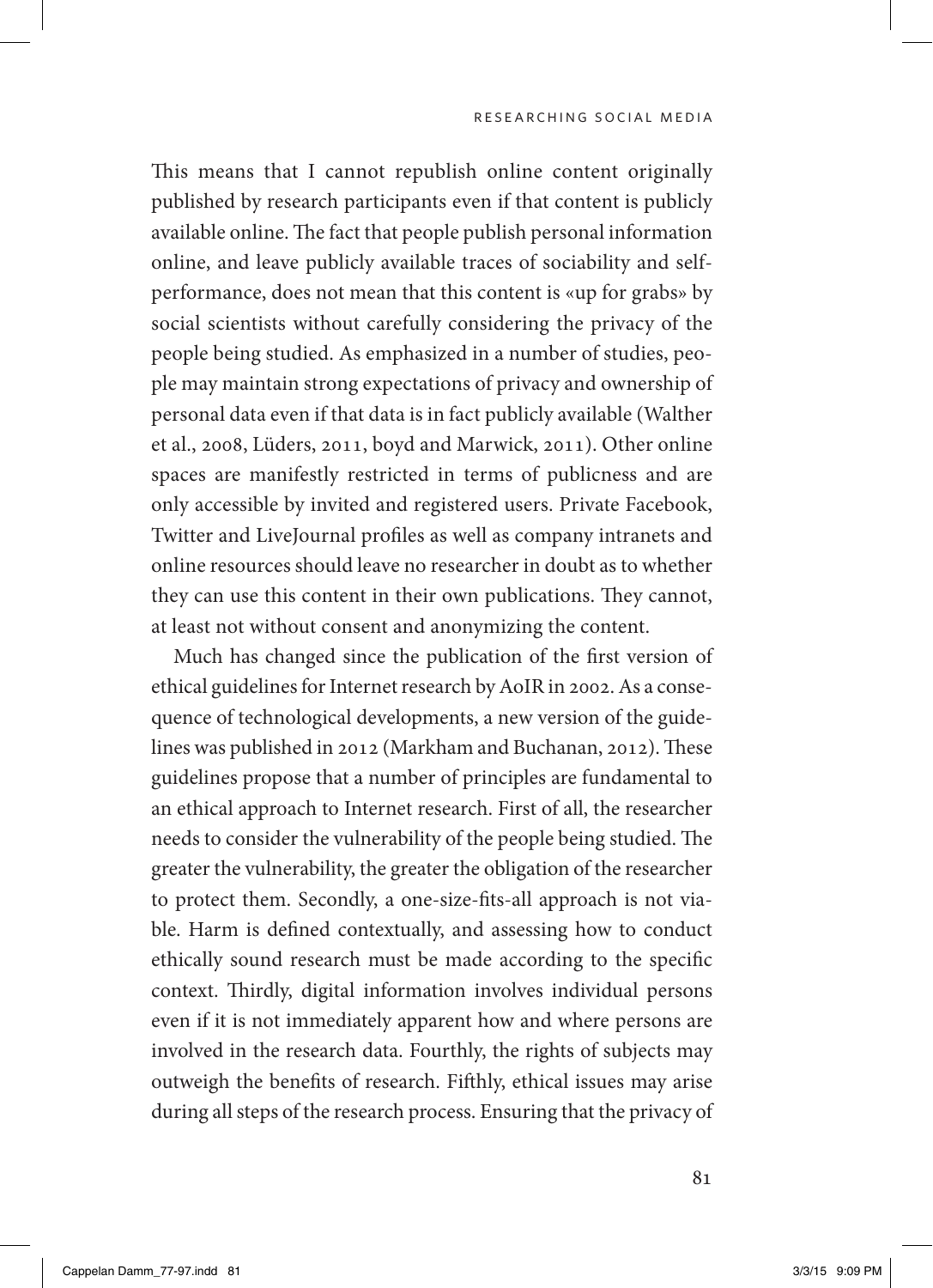the people being studied is not compromised is therefore important in all stages of the process, from planning to publication and dissemination. Finally, the guidelines stress ethical decision-making as a deliberative process, meaning that researchers must consult as many people and resources as possible in this process.

I will return to some of these principles in the conclusion, addressing how two different studies require certain strategies for ensuring the privacy of the research participants.

The two case studies I will discuss are similar in that I rely on interviewing people in addition to studying their online practices. As the participants have agreed to take part in the study on the condition that their identity will not be revealed, I do not include explicit examples of content they have published online. Protecting the privacy of my informants concerns how I gather and store data, as well as how I refer to them and their online practices in publications. As will be evident, a consequence of the agreement with the informants is that any empirical examples of content must be reconstructed, even if this practice is scientifically disputed. Reconstructing empirical examples does not imply inventing examples, but making required changes in order to maintain the original meaning and message while ensuring the original content cannot be retrieved through searches.

# **Example 1: The use of social media among young people**

In my PhD work I followed 20 people between 15 and 19 years of age in the period 2004–2007. I followed their online practices in their blogs and in social network sites, and I interviewed all of them once. My informants were guaranteed anonymity, and their names were changed in the analyses and publications. These conditions were described in a formal postal letter of consent, which the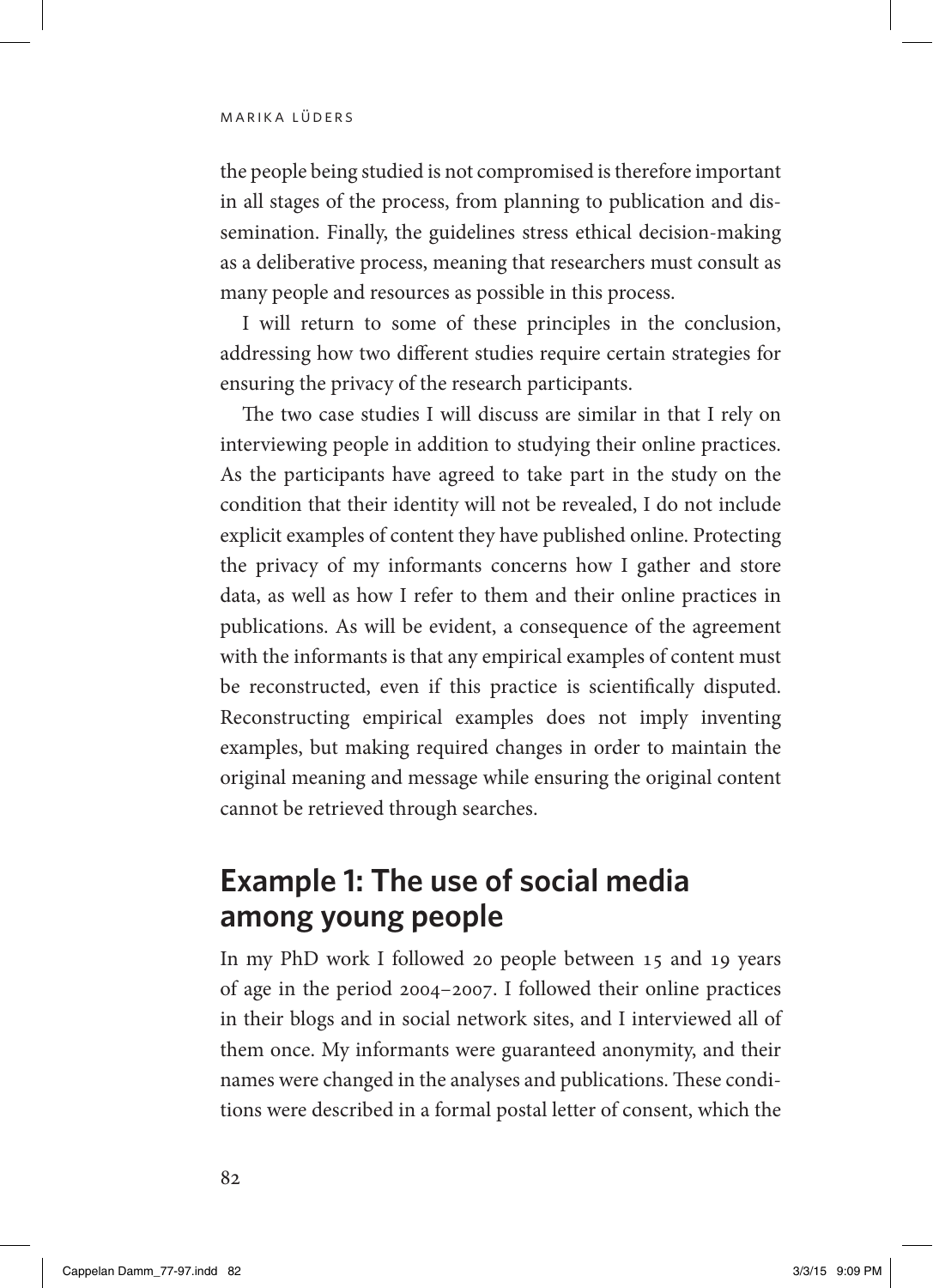informants signed. According to the Norwegian Data Inspectorate (Datatilsynet), minors who are 15 years or older can give their informed consent in the relevant sort of cases (Datatilsynet, 2004).

My study concerned mediated individual practices, some of which could expose the informants in rather intimate ways (e.g. revealing photos or textual confessions) and disclose their identity if republished in the context of this thesis. Though these expressions were often publicly available online, efforts were made to secure the privacy of the informants. I reported on their online lives and user patterns, but I did not republish their online expressions or photos.

At that time, young Norwegian bloggers typically avoided revealing their full name in their blogs and/or protected all or part of the content as accessible only to connected blog friends (e.g. with friends-only blogs in LiveJournal). Hence you could not google my informants and find their blogs. Yet those with publicly available blogs were all easily recognizable if you found their blogs and knew them offline: they revealed their first names, and often published pictures and other information that exposed their identities. My obligation to ensure the anonymity of my informants meant I simply could not include any information that might identify them. My inability to include content which my informants had created online was thus a consequence of conducting research interviews. It was simply not viable to combine anonymous interviews with analyses of online practices if those practices were also reproduced in my work.

However, even if a researcher relies only on analyzing online content (and thus avoids the problem of revealing the identity of interviewees who have been promised anonymity), the public availability of content does not necessarily imply that content can be used without consent, or at all. We need to consider people's perceptions of what is public and what is private. The experiences and perceptions of my informants illustrate the complexities involved.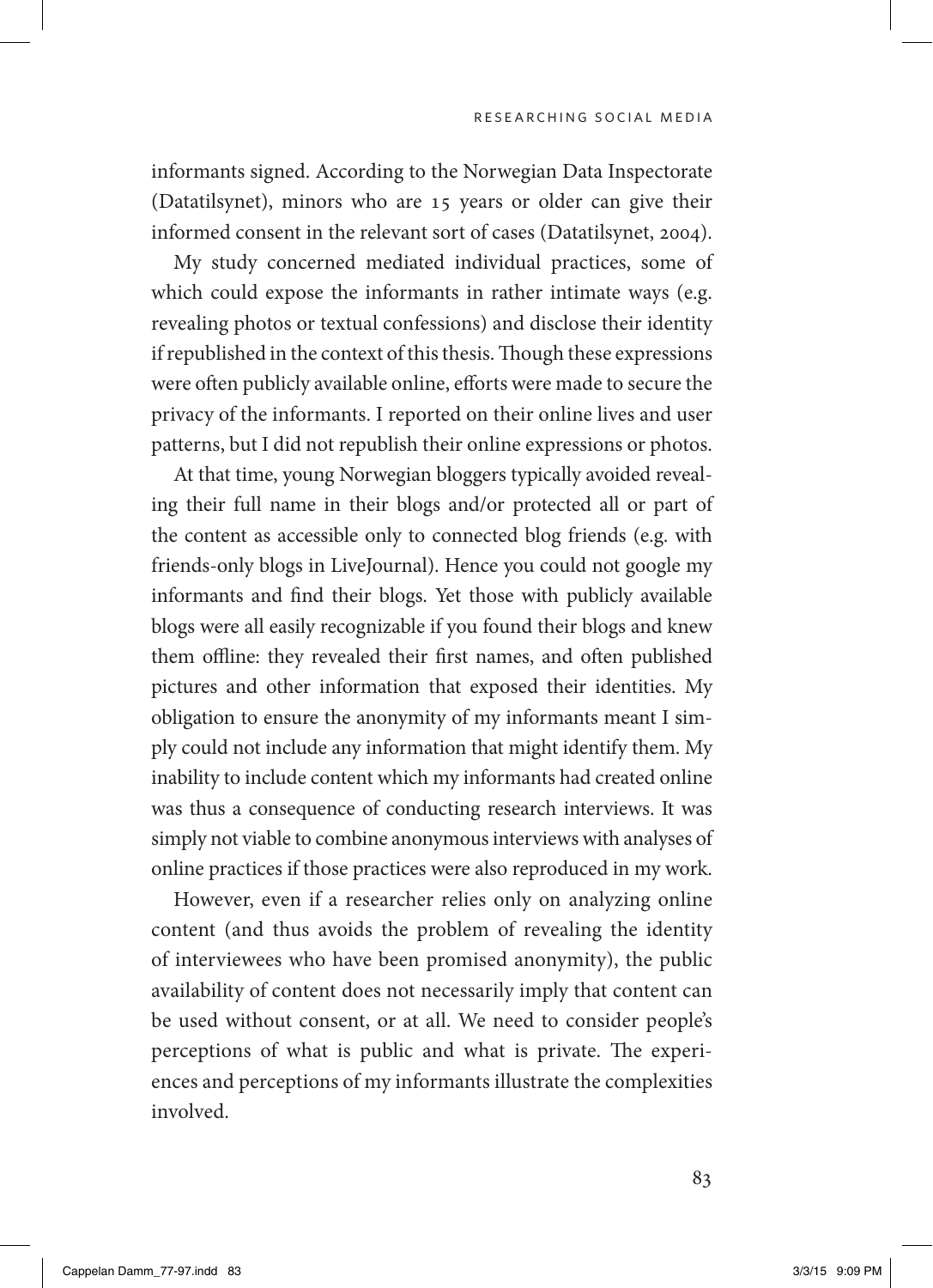Informants who had a publicly available presence (even if anonymous or pseudonymous) perceived these spaces as private. They did not regard their blogs as public by practice, even if the blogs indeed were public by technology. The development of media technologies has always been connected to the increasing exposure of the private sphere in the public sphere (Warren and Brandeis, 1890: 195, Barthes, [1980] 2001: 119, Meyrowitz, 1986: 99). Network cultures reinforce this tendency. In public contexts people generally act in accordance with the expectations of several other groups (Meyrowitz, 1986). Even so, personal blogs and social profiles can be perceived as private, even when they are publicly available:

Kristoffer (18): For a long time I had a title on my blog saying that if you know me, don't say that you have read this.

Marika: Why?

Kristoffer: Because then it would affect what I write. Then I would begin to think in relation to that person. I try to write my thoughts, but if I know that a person is reading it I begin to think of that person as a recipient. And I just want my message to get across; this is my message to myself.

18-year-old Linnea describes a similar experience with her blog as her own private space:

Linnea (18): I try to pretend that no one reads it. Or that I should be able to be honest and write what I want to without thinking, no, I can't say that because he will read it and I can't write that because she will read it and I definitely can't write that because the whole class will read it.

In spite of the fact that Linnea, like Kristoffer, emphasizes that she cannot consider her readers when she writes, she does appreciate having readers and is happy and grateful when she meets people who have followed her life through her texts and photos: «I think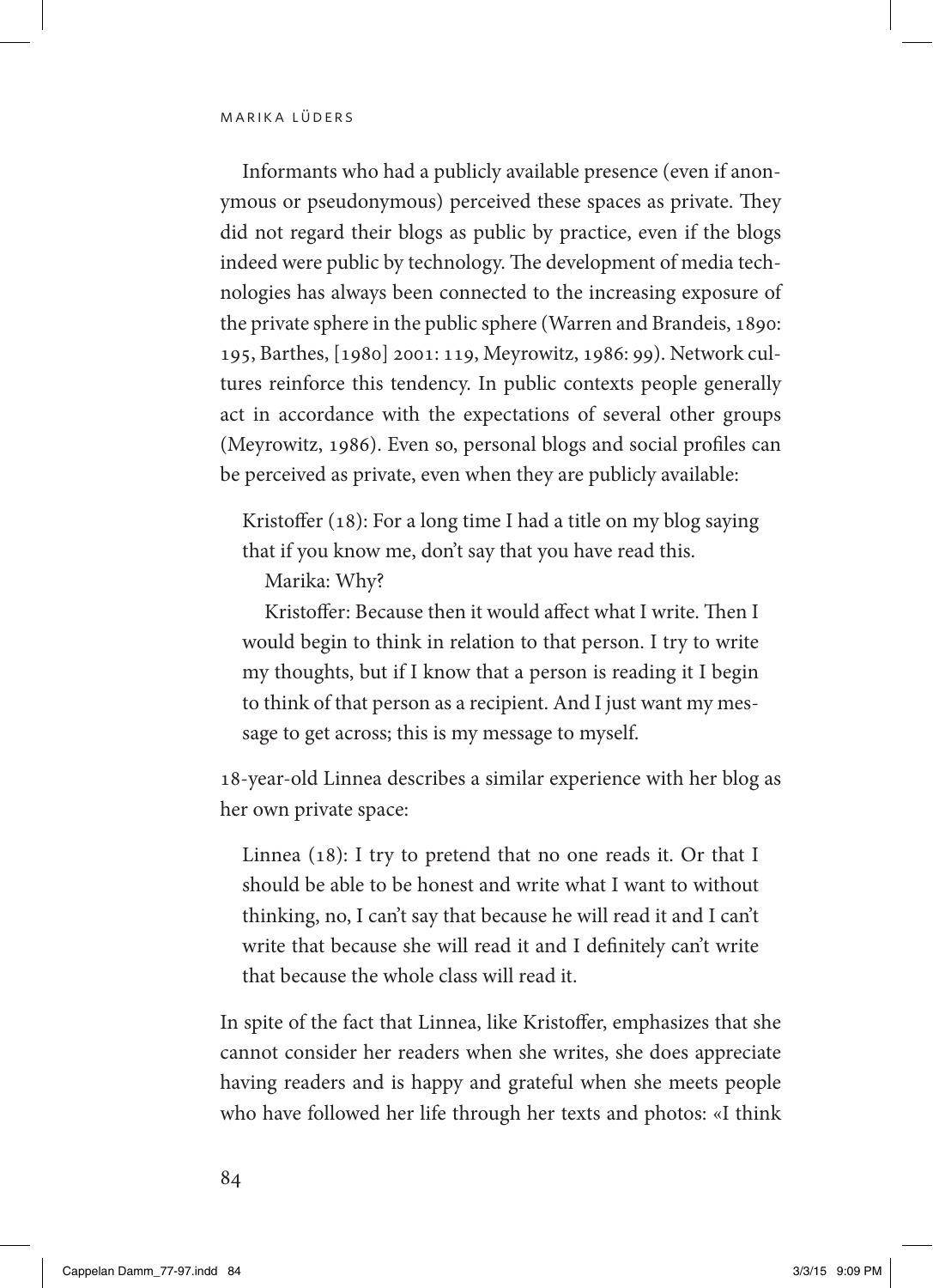that if the diary is worth spending time on, then I am doing something good. […] And that I can mean something to someone. That feels really good.» Kristoffer and Linnea publish texts and photos online because they enjoy writing and taking photos, and they appreciate comments from readers.

The interviews demonstrate the indeterminate distinction between the private and public subject, and also pinpoint how offline as well as online publics include private spaces:

Kristian (17): After all, the Internet is no more public than the world outside […]. I don't care if a stranger sitting at the next table in a Chinese restaurant eavesdrops on my personal conversation with a friend.

The Internet is more public to the extent that actions are available to an audience independently of time and space: i.e. expressions stretch beyond the here and now, as is the case for public blogs, social profiles and photo sharing services. All the same, Kristian does have a point that often seems to disappear when distinctions between private and public arenas are discussed: private actions take place within public spaces both online and offline. My informants thus perceive the Internet as a public space, but in this public space they create their own private spaces where they share personal narratives and experiences. Worrying that personal information published online can be misused is characteristic for dominant societal discourses, also affecting the perceptions of the informants. Simultaneously, they regard having a public presence online as meaningful and valuable. My informants often appeared surprisingly honest online, but they typically emphasized that they negotiated what they shared, as they were well aware that their blogs were publicly available. Fifteen-year-old old Mari explains, «I only share a little bit of myself with the rest of the world, not everything».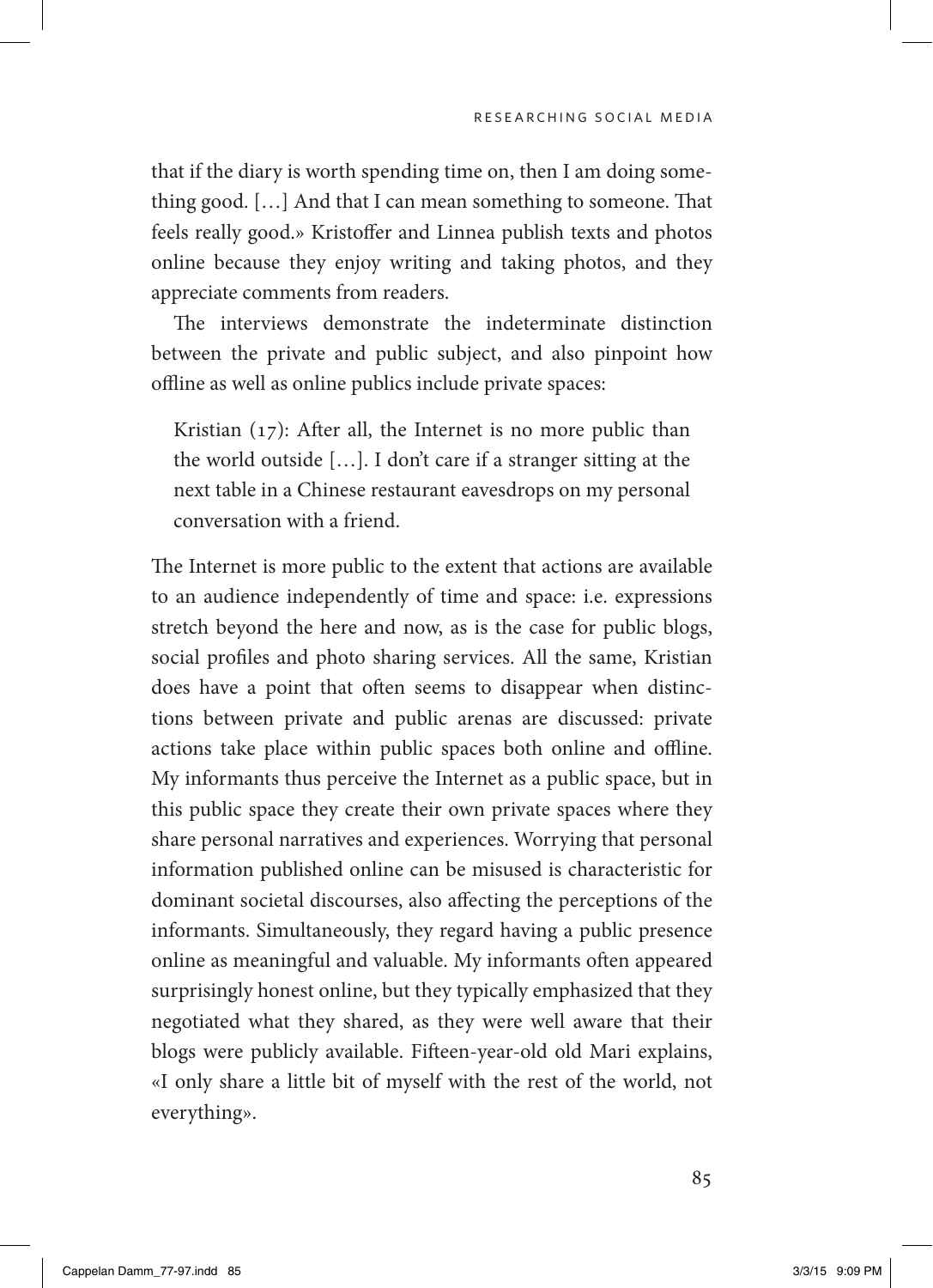Although I did not include content published by my informants in my publications, I did include extracts from other «typical» teenage blogs and profiles, but I chose to reconstruct them, and I got their informed consent to publish the content in my own work. One of the extracts I included was a blog post by 17-year-old Mari. She writes mainly friends-only posts in her LiveJournal, available only for users she has added to her friends list. Occasionally she makes exceptions and writes public posts, and I used one of these posts to illustrate how she negotiates boundaries between her private and public self-performance. I first translated her blog post to Norwegian for a Norwegian publication. I then translated it back to English for my thesis. I also googled different parts of the quote to make sure her blog could not be retrieved based on the reconstructed post in my own work. This does mean that my research becomes less traceable, though I reconstructed her blog post to keep Mari's identity anonymous:

The first time we kissed was at the traffic lights near Hyde Park. I was still sort of in a state of shock and giggled and laughed at what he said without saying much myself. To be honest I was quite frightened by the weirdness of the situation. My Internet friend had come out of the screen and as always when that happens, my brain and ability to formulate do not cooperate particularly well.

So there we are waiting for the green man and he has his arm around me and I lean in to him and try not to pass out from all of these new experiences and I look up at him and smile (something which in itself is nothing new – I always smile) and he looks at me and leans towards me and we kiss. I get a bit funny inside but I do not gasp, and it is actually not unbelievably romantic. […] We kiss affectionately with open mouths and then the green man appears and we stop kissing and we giggle a bit before we move across the road while still closely entwined. («Mari's blog post»)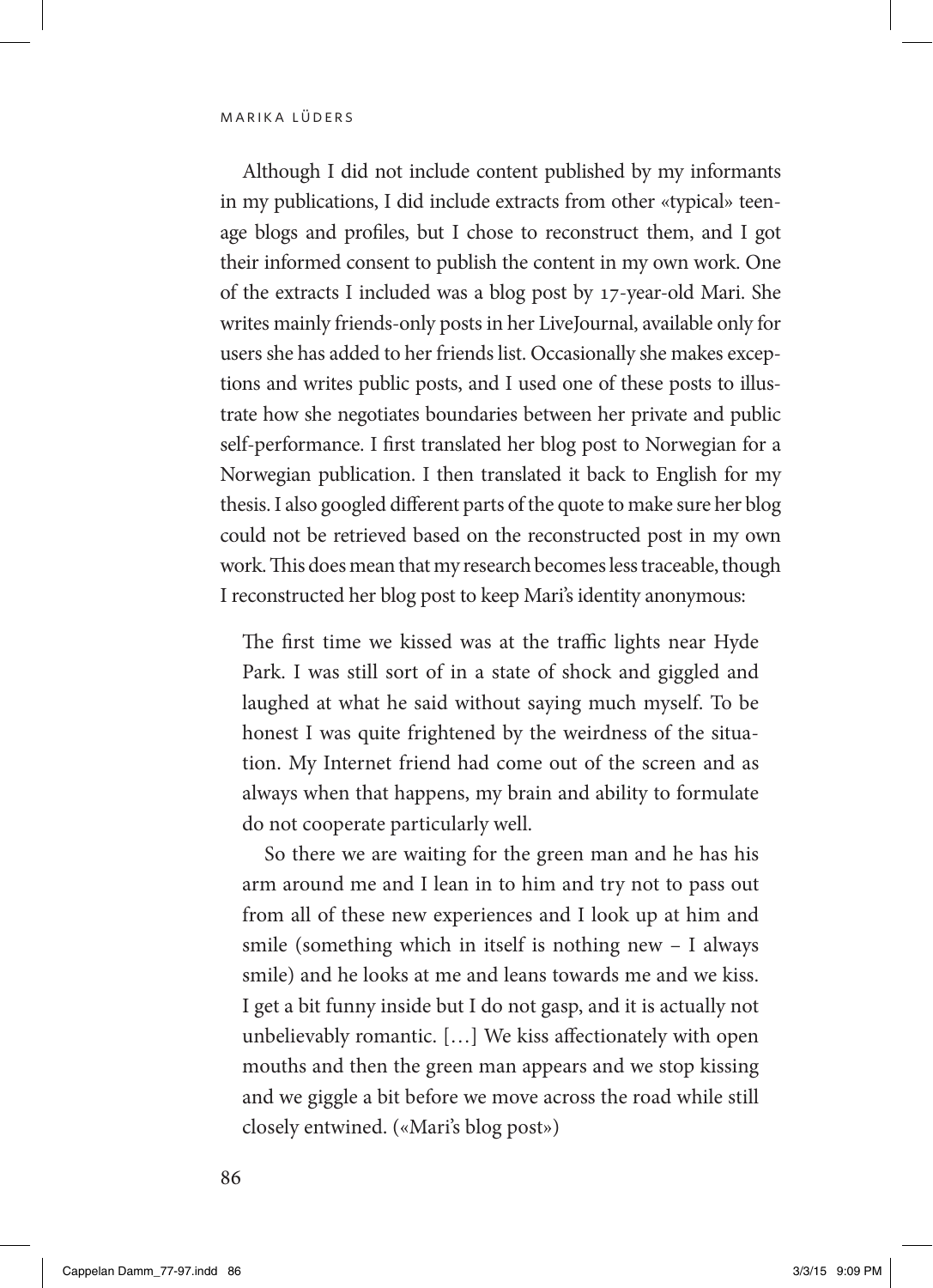It may seem contradictory that Mari chooses to air a rather private experience in public; however, in an e-mail she explains that she chose to make this post public, because «it's about a very important and positive event in my life, and I managed to write something nice and reasonably meaningful». In continuing she explains that she is satisfied with how she manages to present herself and her personality, and that she wants to share this story because she knows that numerous others identify with «Internet romances». In this way, online spaces are used to mediate personal experiences and bring what is private into public spaces.

My informants stressed that they felt they had personal control over mediated expressions, meaning they could carefully create expressions that they were comfortable sharing. The consequence of this perceived sense of control implied they would share stories online that they would not typically share with their friends offline:

Andreas (18): It's easier to express yourself accurately online, so online conversations are often profound and very open. You can write it down, and have a second look at what you're trying to say. If you don't like how you expressed something, you can just edit it. Then it's easier to be honest, and I think it's easier to tell people what I really feel.

Most of the texts and photos that Andreas (18) publishes are publicly available. Private revelations, however, are only available to registered friends or acquaintances (i.e. people added to his friends lists). Yet occasionally he needs time to decide what he wants to share with others:

Andreas (18): You kind of want to get it out, but you don't want anyone to know just yet, so it is good to be able to write a private post. Even if I have a tendency to make private posts available to friends when I read them the day after.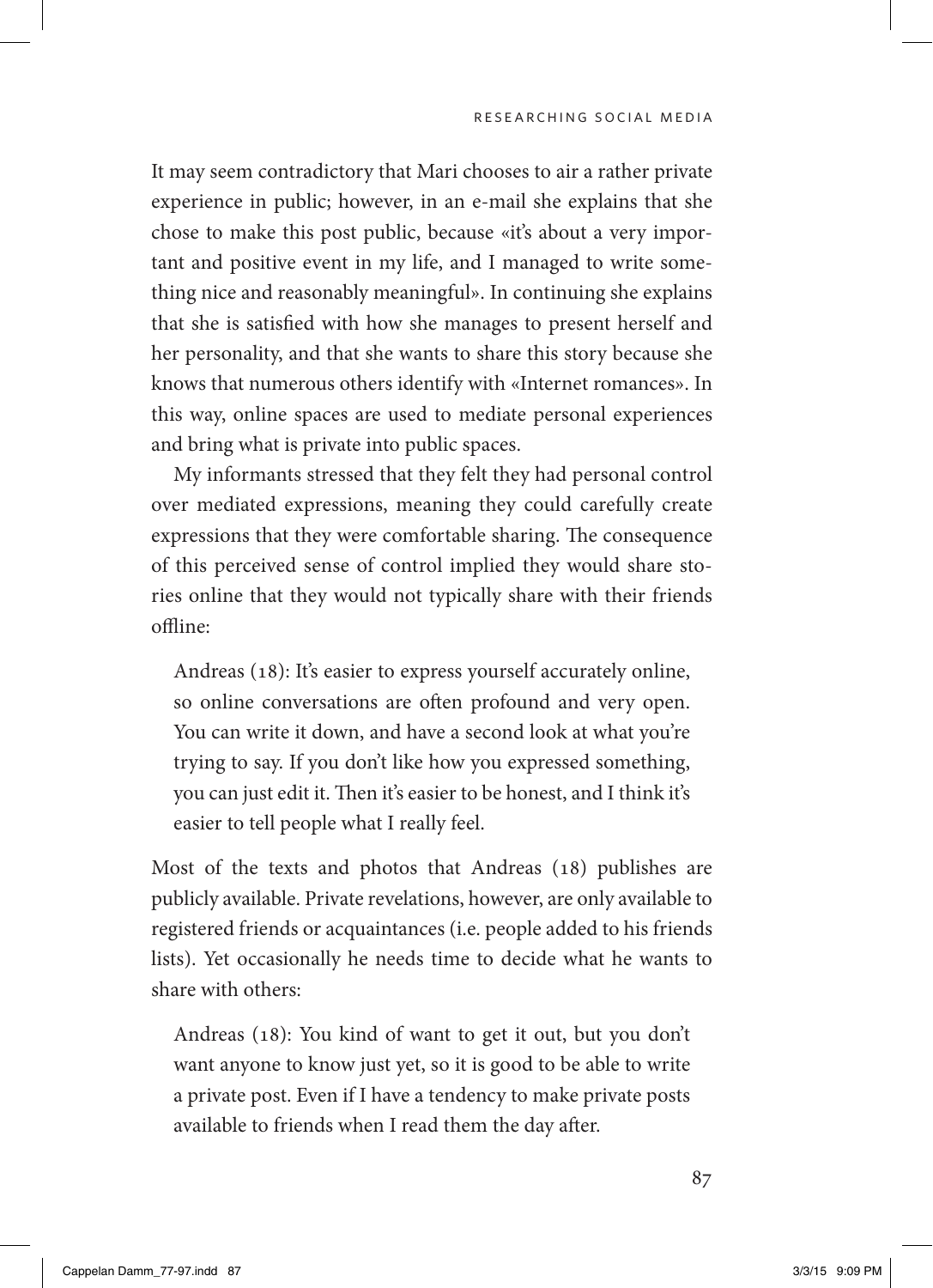Anders (17) writes a paper diary in addition to his online diary: «I'm more open and honest in my diary, but on the whole what I write in my diary comes out on LiveJournal a couple of days later. I just need some time to think and such.» The comments of Andreas and Anders indicate that the opportunity to construct expressions and to be able to reconsider these expressions at a later point sometimes make them present themselves differently in mediated settings. Similarly, the physical absence of others makes users feel more in control of their mediated sense of self, or in Goffmanian terms, users have more control with expressions given off (Goffman, [1959] 1990: 210–212).

In other words, there are unique qualities with mediated forms of communication, and these qualities affect how individual users choose and manage to present themselves. Thus mediated communication is sometimes characterized by candidness, as users have more time to create expressions and exercise greater control over self-representations.

To summarize, Internet services such as blogs and SNSs are peculiar: although technically they might be public or semipublic, these spaces provide us with an opportunity to be publicly private in modes we have not previously been accustomed to. We can inhabit them and share experiences in the form of texts and photos with an audience that stretches far beyond what used to be possible in pre-Internet times. Yet my informants were very clear about their limits of intimacy. The online subject can be open and honest, often more so than in offline sociability, yet what is made available remains a filtered reflection of the self. Most importantly, the ambiguity of blogs as private or public means that «technically public» does not equal «public in practice» or «public» as content that researchers can choose to use as they please.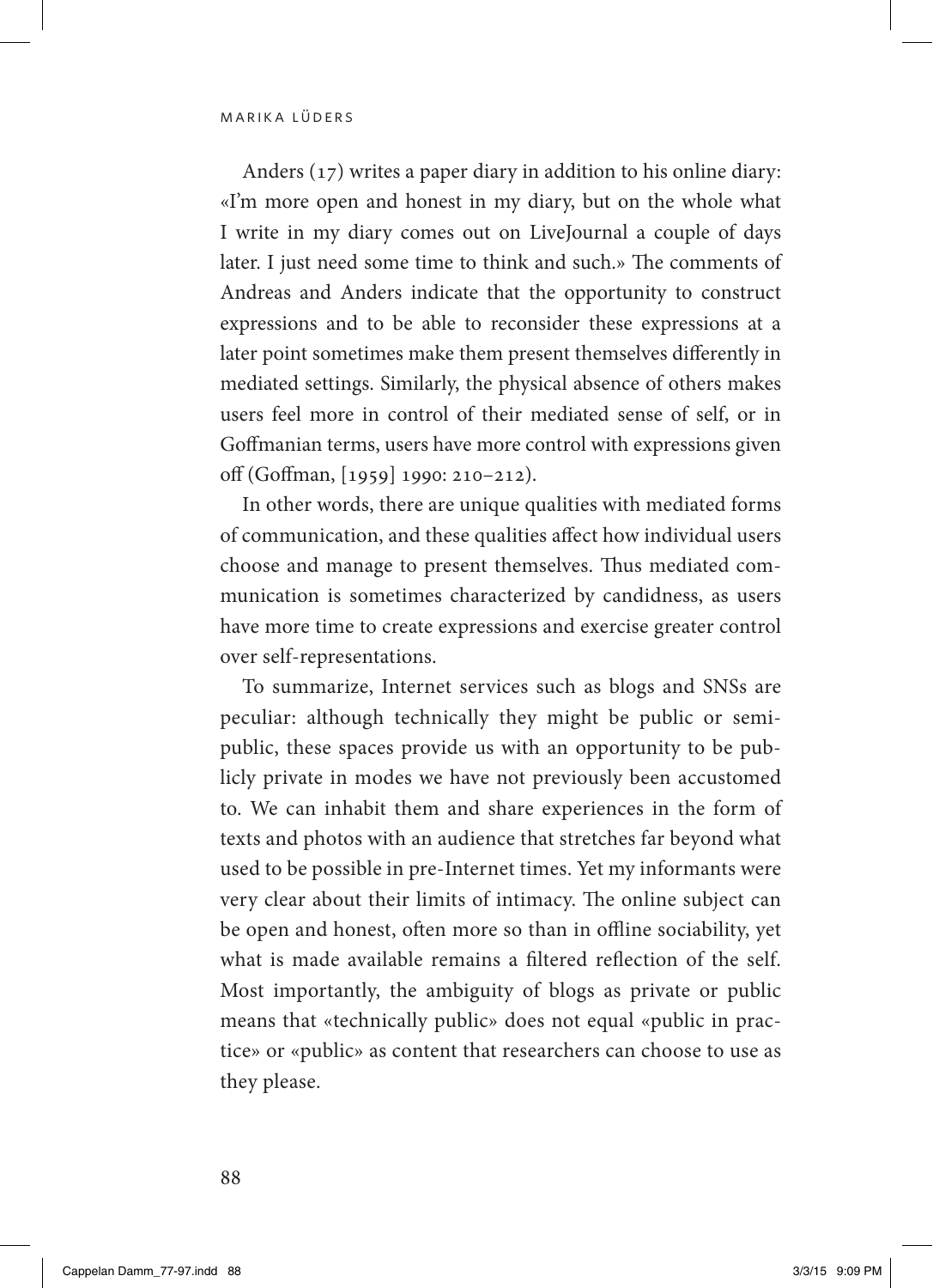### **Example 2: The use of a social intranet among knowledge workers**

The second case study I will discuss with regard to research ethical assessments is a qualitative in-depth study of the adoption of the social intranet Jive Software by an international ICT consultancy enterprise that employs approximately 5,000 people. The study, involving qualitative interviews with 27 employees located in four different countries and observations of user patterns in the social intranet, was conducted by Lene Pettersen and myself.

Consultants in all divisions of the enterprise are typical knowledge workers, and the company introduced JIVE in the summer of 2010 to enable employees to «build professional networks, develop competence by following others more skilled, finding out what others are doing and not reinventing the wheel, having things you're working on easy to find and share, easily work with colleagues in other business units» (obtained from the company's strategy for implementing JIVE). JIVE has been organized as a social intranet tool, with national as well as public intranets and restricted groups for discussions and sharing of content, experiences and knowledge. The newsfeed that the employees see when they log in depends on which office they belong to, which peers they follow, and which groups they have joined as members (i.e. similar to how Facebook and LinkedIn function).

As used by our case company, JIVE is a non-public space: online practices are only available to the employees in the company. As such information is not public. In this study, protecting the privacy of our informants proved to be very important. In the course of the research process we also realized we had to keep the company anonymous in order to report as truthfully as possible what our informants told us. When conducting qualitative research projects, the aim is often to uncover in-depth knowledge about experiences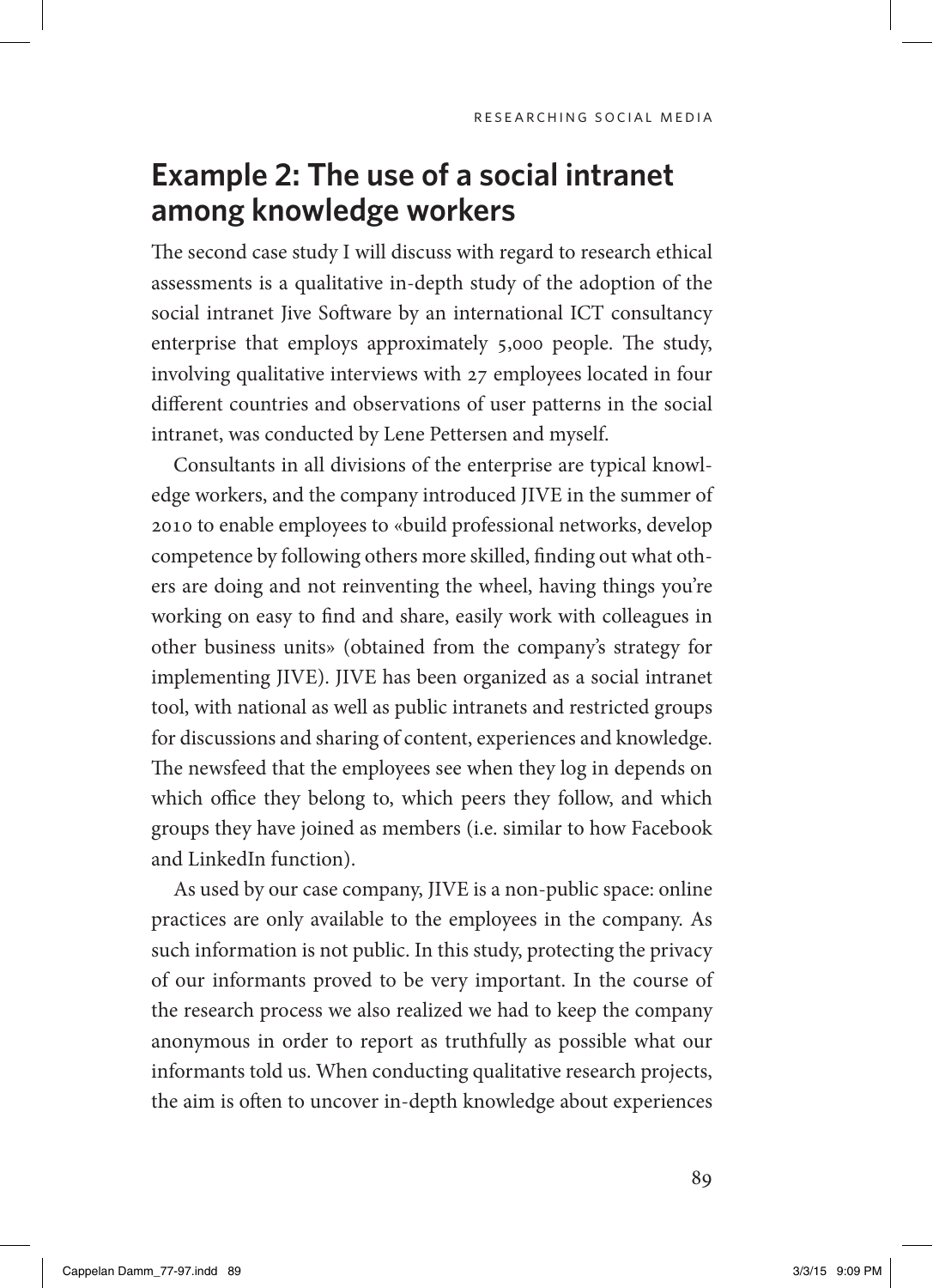and opinions as truthfully as possible. To succeed, researchers need to develop trust and rapport with the interviewees.

In our study, we soon experienced the benefits of having established a relationship of trust with our informants. They were informed about the study being conducted without disclosing their identity to the company or anyone else. Information about handling of data was included in the information about the study that the informants received before giving their informed consent to participate. This letter also described that the study had been reported to the Norwegian Social Science Data Services, and that the study and the handling of empirical data was conducted in compliance with its regulations with regard to confidentiality and archiving of data. It would not be possible to recognize the persons interviewed in any reports or articles. This formal procedure for guaranteeing that the study would ensure our informants' confidentiality and privacy seems to have helped us to establish rapport and trust. We experienced a high level of candidness from our informants, as demonstrated by highly opinionated expressions about the company, the social intranet and their local work environment.

In the past few years, the company had faced a series of acquisitions, reorganizations, and a significant labour turnover, resulting in frustration for some informants. The interviews we conducted provided us with in-depth insight into the workplace experiences of our informants. The openness our informants showed us demonstrates the importance of having established a trustful relationship.

No, as I said earlier, our culture has changed significantly. When I started [...] everyone had their own voice and were individuals with their own opinions. This has changed. Now we're supposed to brown nose those with many important and international contacts and who might be promoted to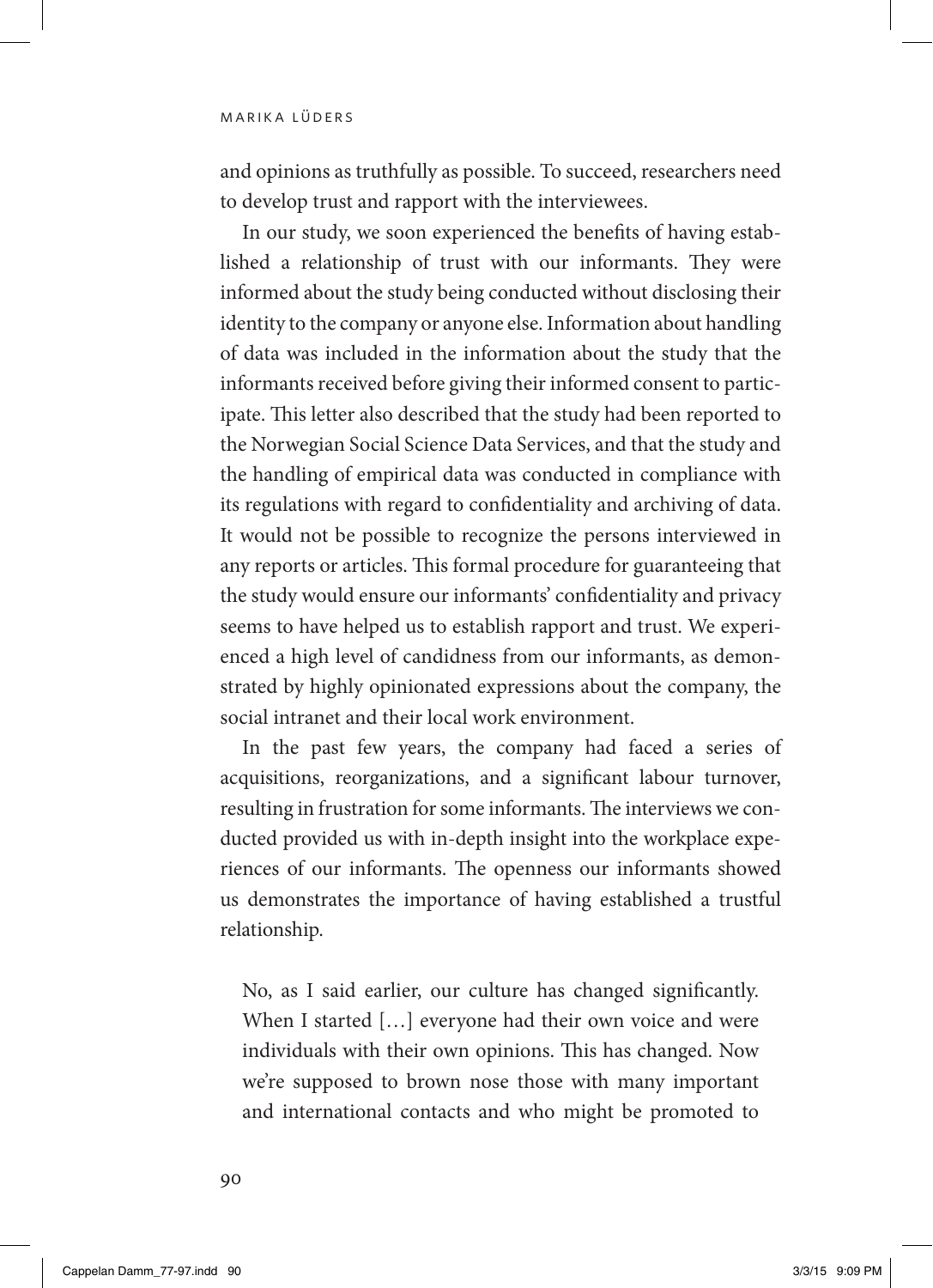an important position. [Those who participate extensively in JIVE] are those who try the hardest to position themselves. [...] Their billable time is minor, and they talk a lot [laughs]. (Female in her 40s)

All is not misery in our case company: there are distinctive differences between the informants, and also differences in the experience of the work environment at local offices, and the quote above is representative only for the above informant. Yet her opinions are reflected in more modest forms among other informants as well:

[Active users of the social intranet] are the Yes-people. Those who flatter and agree with the management. The Yes-people are those who participate in the social intranet, and who reproduce their Yes-views in their Yes-clan (male in his 30s).

This input is crucial when we try to understand the employees' experiences of the company's social intranet. The honesty our informants showed us made them more vulnerable, and making sure they could not be identified by the company or anyone else became even more essential to us. Moreover, conducting the interviews uncovered that reluctant users of the social intranet had significant privacy concerns: for example, they would not «like» critical posts by colleagues even if they actually liked the content, because their own name would then be visible to everyone in the company, including managers (Pettersen and Brandtzæg, 2012: 13–14). Conversely, the experiences and opinions of informants who actively participate with content in the social intranet could also increase the vulnerability of informants if their identity were disclosed.

I think you can use JIVE to brand your name within the organization. I'm not saying I'm schmoozing with the management […]. But with JIVE […] like when I comment on a post from [manager], the distance between us decreases and my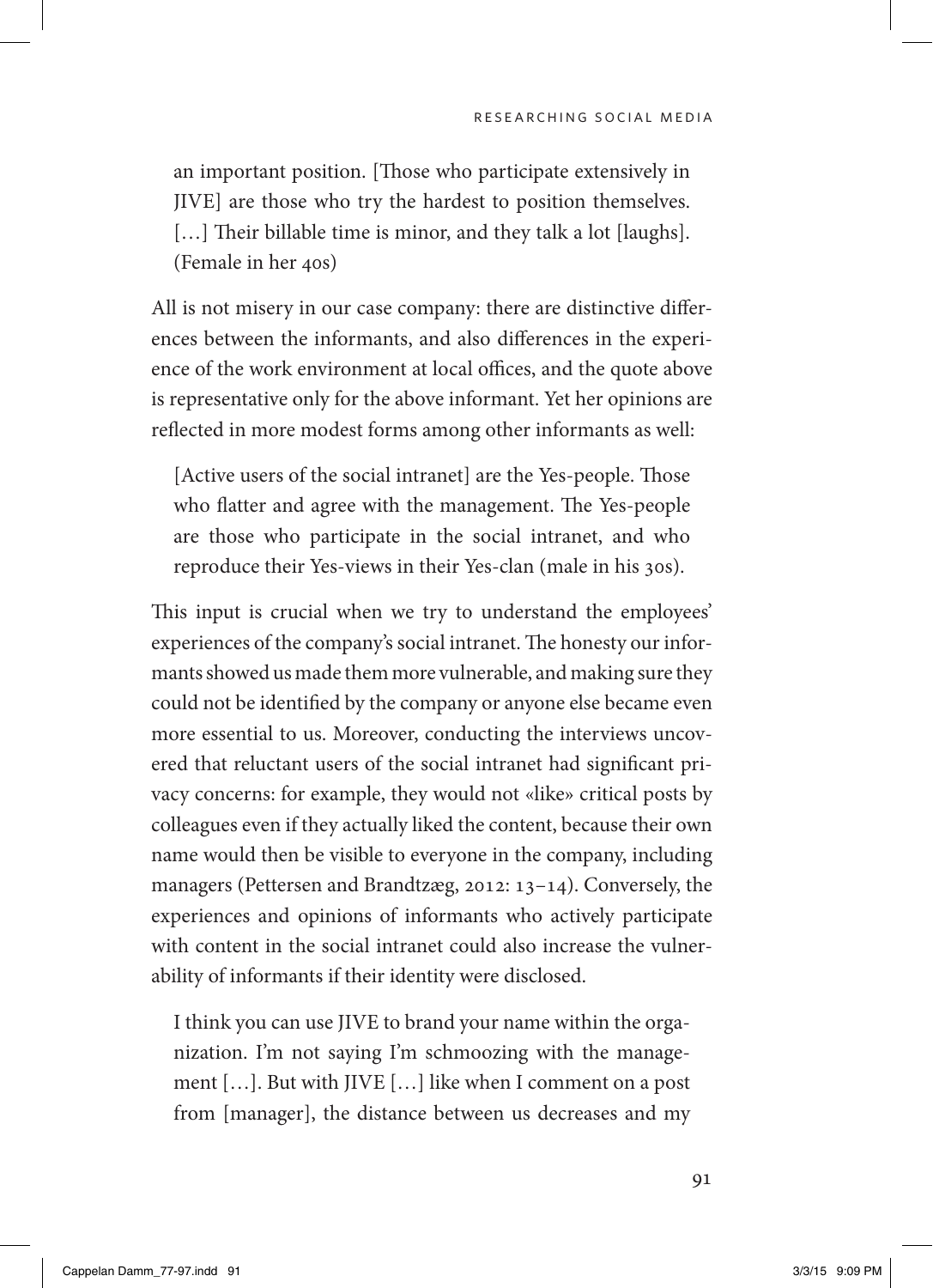name might be noticed. […] There were no similar opportunities before JIVE. Like I couldn't keep track of what my manager was thinking and feeling, and then e-mail him and say, «Hey, I really like what we're doing now». (Female in her 30s)

Our promise to keep the informants anonymous both for the company and for the public means we avoided providing information about the office they belong to and their specific age, and we removed any information that might identify them. Gender and approximate age are included, as in the examples above: «female in her 40s». The combination of information about gender, specific age and office can easily reveal who many of them are. We carefully and consistently assessed whether the information we included in publications contain information that could result in individuals being identifiable. This is of course particularly important as our informants have shown us a level of trust and told us stories that might jeopardize their professional position in the company and even future positions if they choose to pursue a career elsewhere.

In this study, our responsibility to our informants makes it more challenging to present JIVE in a meaningful way to readers who are not familiar with the service, i.e. most readers. Screenshots of how the company makes use of JIVE cannot be included as is, but must be manipulated to protect both the company and the users. In her work, Pettersen has manipulated screenshots from the company's social intranet, substituting fictional photos and names for real photos and names in order to visualize the technical solution (for illustrations, see Pettersen and Brandtzæg, 2012). This practice resembles what Markham (2012) has labelled «fabrication» of empirical data. As Markham explains, within scientific communities «fabrication» of data is typically regarded as unethical research conduct. Yet, considering the need to protect the privacy of individuals when conducting qualitative studies of online practices, Markham claims fabrication is a sensible and ethically sound way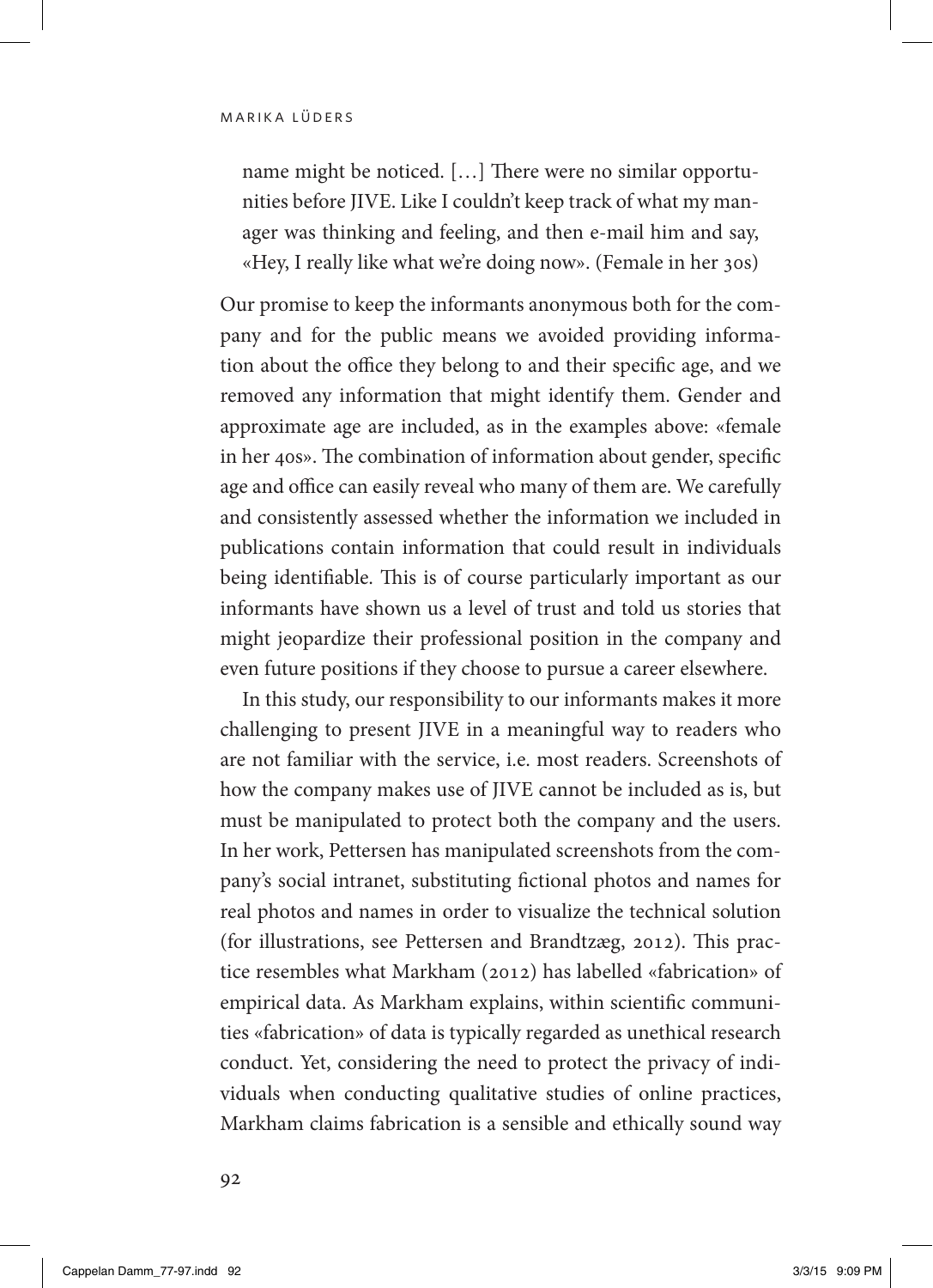out. Instead of including empirical examples as is, the researcher instead creates composite accounts of persons, events or interactions. Fabricated examples are hence ideal type descriptions induced from the material. Such research practices are still scientifically disputed, and the need to protect the privacy of informants might jeopardize opportunities to get published. As Markham explains with reference to another case,

I learned that a publisher had rejected a paper written by two of my colleagues, solely on the claim that they were faking their data by presenting invented composite blogs instead of quoting directly from actual blogs. (Markham, 2012: 334)

Similarly, Pettersen and I have received reviews of our work that express concern about the lack of detail about JIVE: «A first concern is the lack of detail we have on JIVE – its particular functionality – screenshots and so forth might be useful» (from a review on a paper submitted to a conference). Pleasing reviewers would require us to reconstruct, in greater detail, screenshots with fabricated textual and visual content to protect the anonymity of the company and the employees, which in turn might prompt reviewers to criticize the illustrations as fake and constructed.

To summarize, researching non-public company websites that contain confidential information requires specific considerations with regard to how the researchers treat the research subjects. Clearly, content cannot be published as is. However, also information retrieved through research interviews must be handled carefully. Our informants trusted us, and several informants shared stories they would not share publicly in the company. The relation between trust and sharing is of course well documented in several studies, and is also something we as researchers benefit from. As a consequence we cannot share information or *combinations of information* that might harm our informants if they are made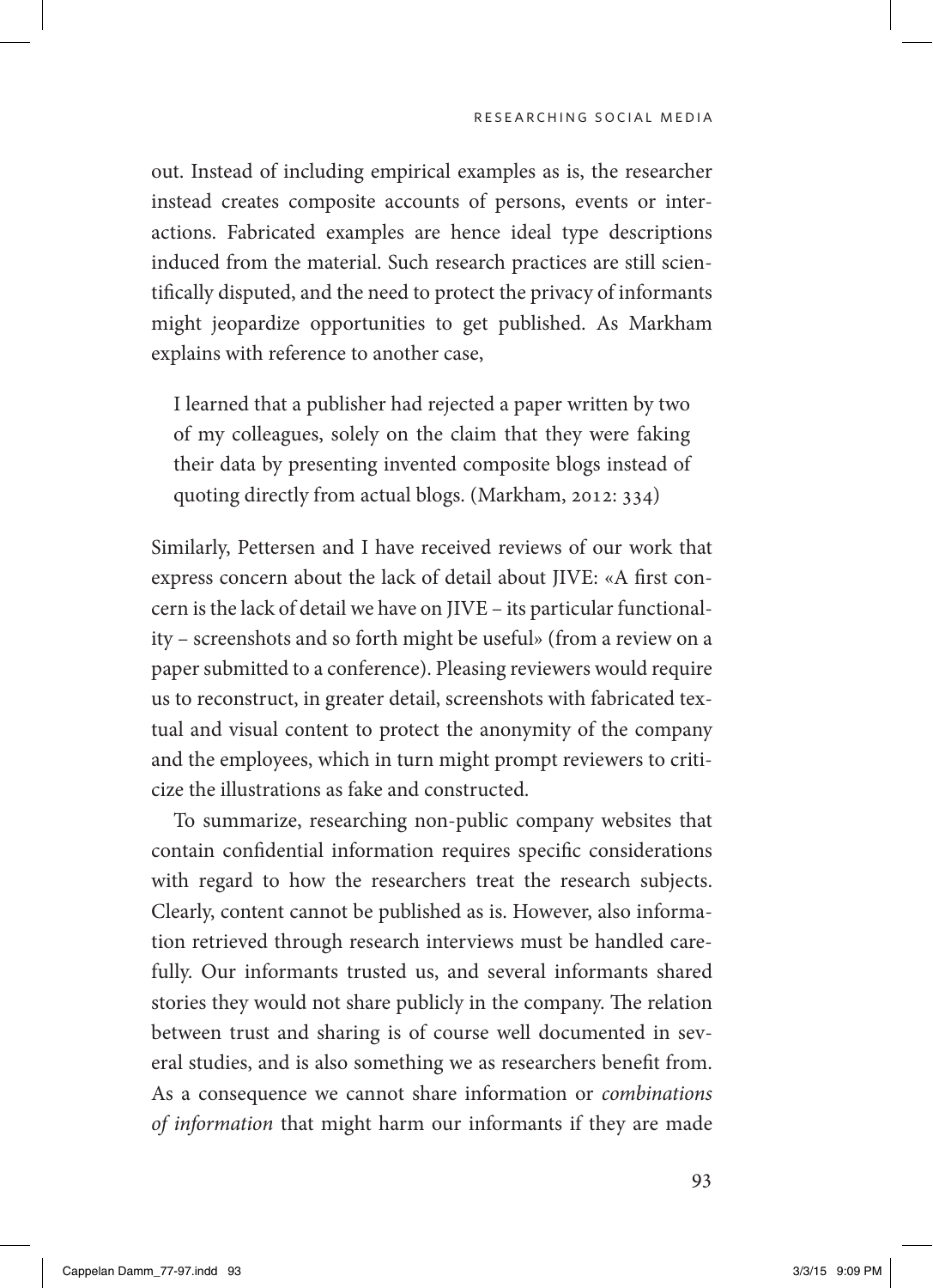recognizable. We can consequently relate our experiences with arguments that point towards the need for fabricating or reconstructing data in ways that protect informants, even if such reconstructions might be at odds with requirements about how research results are usually presented.

# **Conclusion**

The informants in the two case studies are vulnerable, but for different reasons. Young research participants are vulnerable due to their age. In my study of young people's online practices, my informants were also vulnerable as a consequence of their selfperformance practices in social media. Even if their blogs were publicly available, they still perceived their own blogs as their own private space and disclosed honest and intimate (if nevertheless filtered and edited) accounts of life. The interviews were conducted on the condition that the participants would remain anonymous, and this made it impossible to include content from their online practices in research publications. The knowledge workers interviewed in the second case study are adults with a high level of social, cultural and economic capital. However, most of our informants made themselves more vulnerable by sharing experiences and opinions they would not share openly in the company. They felt comfortable doing so because they trusted us to keep their identities anonymous.

Both case studies demonstrate how a one-size-fits-all approach with regard to ethical decision-making is not viable. The peculiarities of each case are only uncovered in the actual research process, and consequently the premises for making ethically sound judgments changed during the course of the studies. The interviews with the young bloggers uncovered complicated perceptions of private versus public, which only emphasized how I could not possibly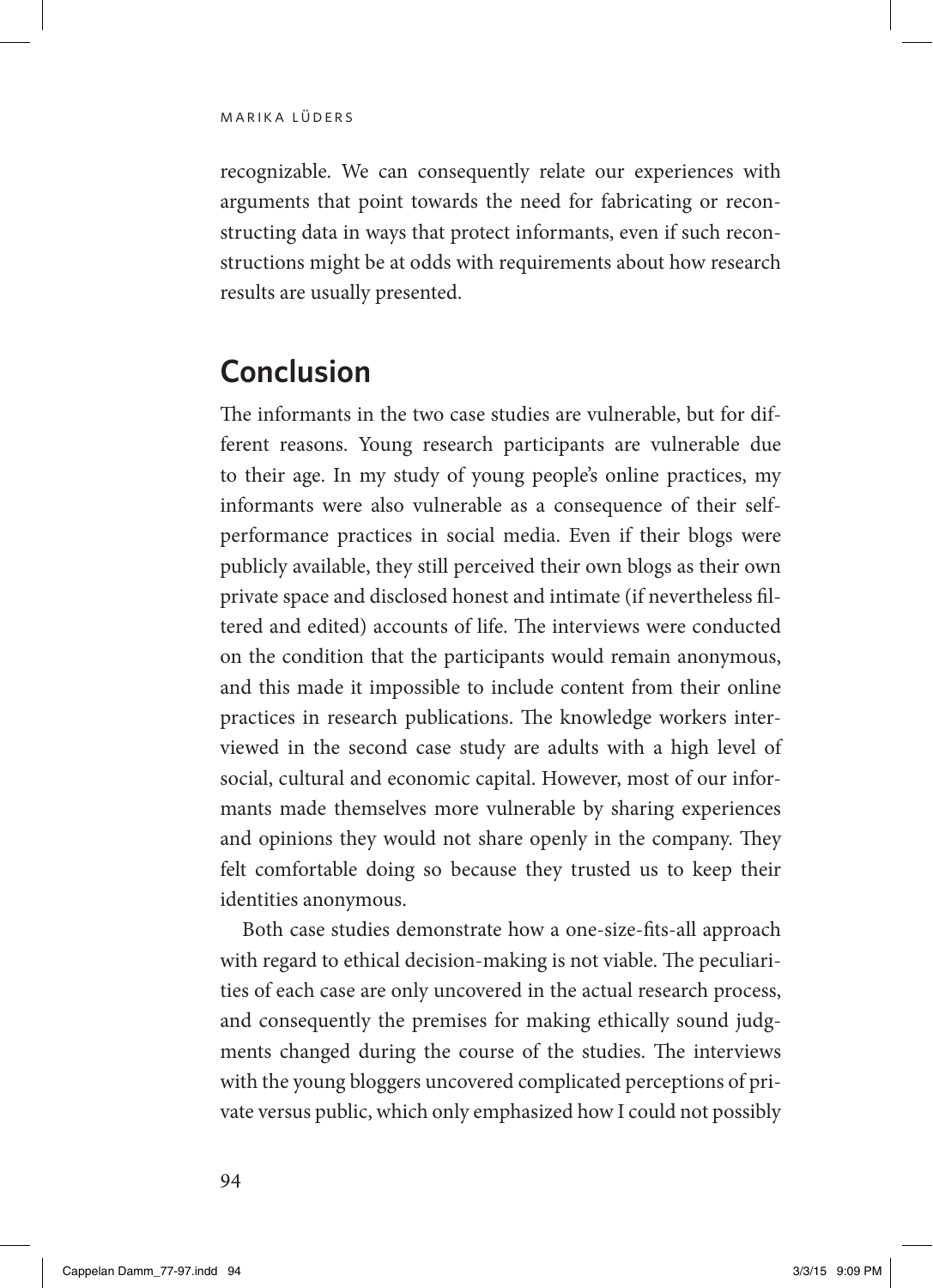use their content as I pleased in my own work. Similarly, Pettersen and I entered the social intranet case study rather naively, thinking it would suffice to keep the identity of the informants anonymous. The stories we heard are typical for knowledge workers, yet we could only report these stories truthfully if we also kept the identity of the enterprise anonymous. In both cases, ethical issues arose throughout the research process. Moreover, both case studies point to the importance of thinking in terms of ethics throughout the research process, from planning to publication and dissemination. Strategies to ensure the privacy of the research participants, for instance, instilled creativity concerning ways of illustrating online practices. These could not be republished as is in publications, but had to be anonymized and reconstructed even if such reconstructions might be at odds with «normal» scientific practice.

A process approach to research ethics means that the particular judgments made in the above case studies cannot easily be applied in other research cases. Ethical challenges will arise at different stages in the research process, and many of these challenges will only become apparent as the researcher becomes embedded in her research project.

### **References**

- Barthes, R. [1980] 2001. *Det lyse rommet: tanker om fotografiet [Camera Lucida: Reflections on Photography]*, Oslo: Pax forlag.
- boyd, D. & Marwick, A. 2011. Social Privacy in Networked Publics: Teens' Attitudes, Practices, and Strategies. *A Decade in Internet Time: Symposium on the Dynamics of the Internet and Society*. Oxford Internet Institute.
- Bromseth, J.C.H. 2003. Ethical and methodological challenges in research on net-mediated communication in a Norwegian research context. *In*: THORSETH, M. (ed.) *Applied Ethics in Internet Research* Trondheim: Programme for Applied Ethics, Norwegian University of Science and Technology.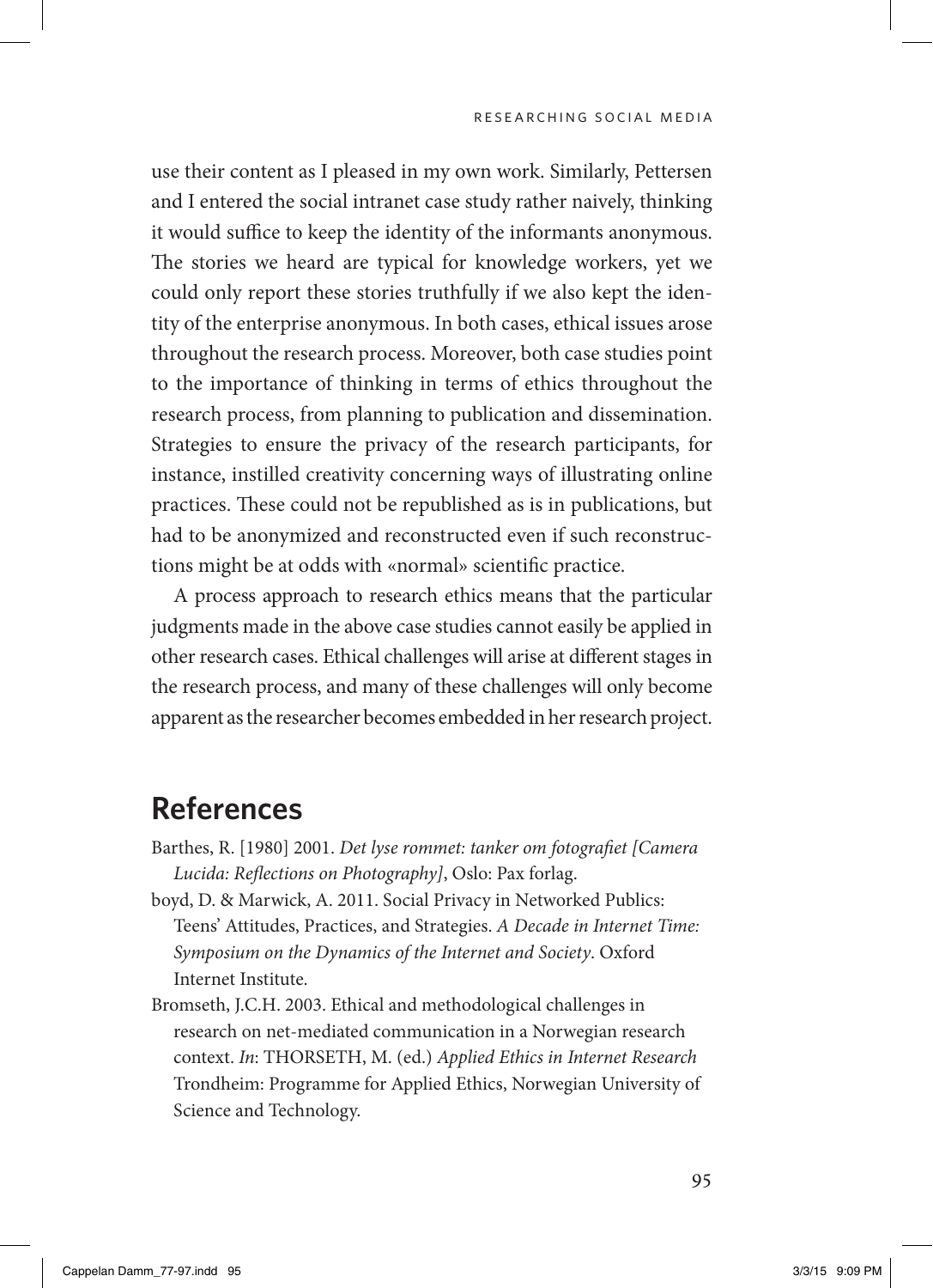Datatilsynet 2004. Barn og unges personopplysninger: Retningslinjer for innhenting og bruk. Datatilsynet.

Ess, C. 2002. Ethical decision-making and Internet research. Recommendations from the AoIR ethics working committee. Association of Internet Researchers.

Ess, C. 2003. Beyond *Contemptus Mundi* and Cartesian Dualism: the BodySubject, (re)New(ed) Coherencies with Eastern Approaches to Life/Death, and Internet Reserach Ethics. *In*: THORSETH, M. (ed.) *Applied Ethics in Internet Research*. Trondheim: Programme for Applied Ethics, Norwegian University of Science and Technology.

European Commission. 2013. Ethics for researchers. Available: [http://ec.europa.eu/research/participants/data/ref/fp7/89888/](mailto:http://ec.europa.eu/research/participants/data/ref/fp7/89888/ethics-for-researchers_en.pdf?subject=) [ethics-for-researchers\\_en.pdf](mailto:http://ec.europa.eu/research/participants/data/ref/fp7/89888/ethics-for-researchers_en.pdf?subject=).

Forskningsetiske komiteer 2006. Forskningsetiske retningslinjer for samfunnsvitenskap, humaniora, juss og teologi.

Goffman, E. [1959] 1990. *The presentation of self in everyday life*, London, Penguin Press.

- Lüders, M. 2011. Why and how online sociability became part and parcel of teenage life. *In*: CONSALVO, M. & ESS, C. (eds.) *The Handbook of Internet Studies*. Oxford: Wiley-Blackwell.
- Mann, C. 2003. Generating data online: ethical concerns and challenges for the C21 researcher. *In*: THORSETH, M. (ed.) *Applied Ethics in Internet Research*. Trondheim: Programme for Applied Ethics, Norwegian University of Science and Technology.
- Markham, A. 2012. Fabrication as ethical practice. *Information, Communication & Society*, 15, 334–353.

Markham, A. & Buchanan, E. 2012. Ethical Decision-Making and Internet Research. Recommendations from the AoIR Ethics Working Committee (Version 2.0). Available: [http://aoir.org/reports/ethics2.pdf](mailto:http://aoir.org/reports/ethics2.pdf?subject=)  [Accessed 6. May 2013].

Meyrowitz, J. 1986. *No Sense of Place: The Impact of Electronic Media on Social Behavior*, New York, N.Y., Oxford University Press.

- Nissenbaum, H. 2011. A Contextual Approach to Privacy Online. *Daedalus*, 140, 32–48.
- Pettersen, L. & Brandtzæg, P.B. Year. Privacy challenges in Enterprise 2.0. *In*: Internet Research 13, 2012 Salford, UK. AoIR.